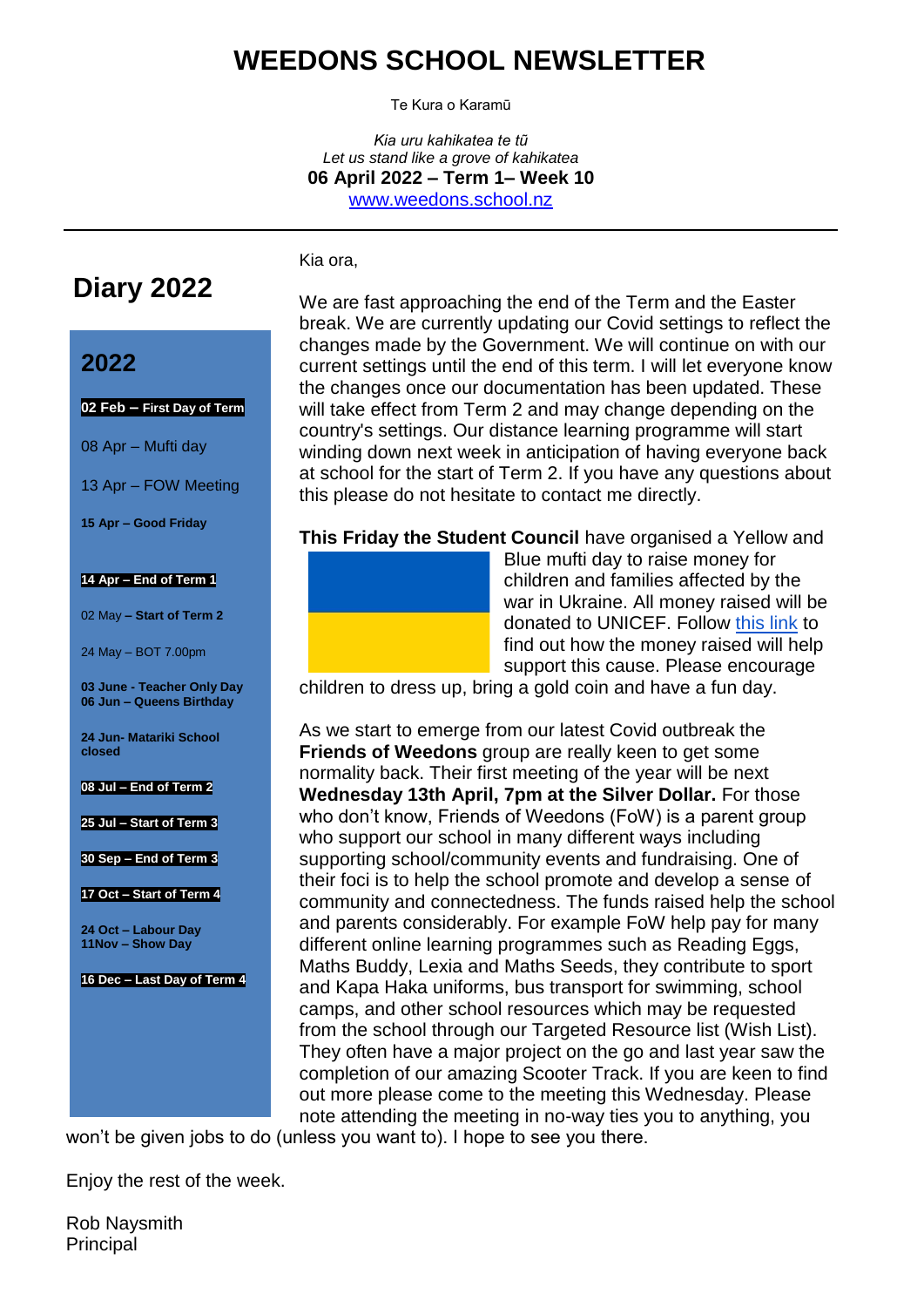

# **Design Your Own Easter Egg Wrapper**



Along with putting together a fun Easter Egg hunt for every cl[ass, th](https://creativecommons.org/licenses/by-sa/3.0/)e Cultural Group is running a **"Design Your Own Easter Egg Wrapper"** competition. This can be colouring in or collage, or whatever you want it to be, as long as you use the template provided to the children today. Let your imagination go wild but we do ask that there is NO glitter used please.

All entries must be handed in to the classroom teachers no later than WEDNESDAY morning, April 13, to allow time for the Cultural Group to judge the winners for each class at lunchtime. Certificates will be given out at the Thursday assemblies.



**Thank you** very much to the Warehouse and Cutts family for the donation of several pairs of bibs to add to our PE shed. We are very grateful for this kind donation and the kids have already unpacked them to use in their lunchtime basketball game. Thank you.



**Last Wednesday** our Sports and House Captains worked with

Selwyn Sports Trust to complete the first part of their Whakatipu Kaihautu training. This was a session looking at how to run game sessions, how to change a game up to suit different levels and working in groups.

We look forward to seeing these captains leading events next term.